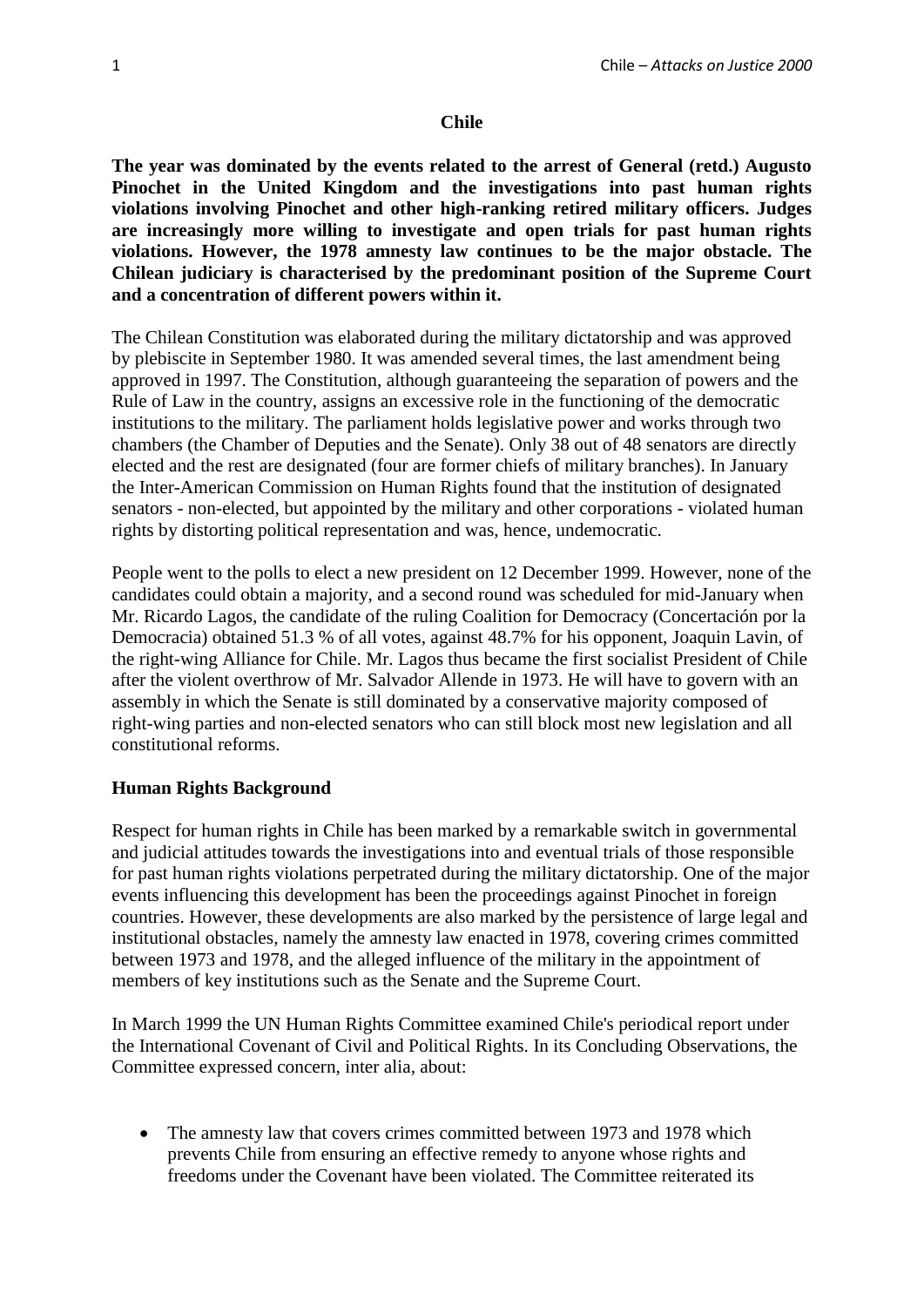previous view that amnesty laws are generally incompatible with the duty of the state party to investigate human rights violations;

- The enclaves of power retained by members of the former military regime. The Committee also observed that the composition of the Senate impedes legal reforms that would enable Chile to comply more fully with its Covenant obligations;
- "The wide jurisdiction of the military courts to deal with all cases involving prosecution of military personnel and their power to conclude cases that began in the civilian courts contribute to the impunity which such personnel enjoy against punishments for serious human rights violations. Furthermore, the continuing jurisdiction of Chilean military courts to try civilians does not comply with Article 14 of the Covenant. The Committee recommended that the law be amended so as to restrict the jurisdiction of the military courts to the trials only of military personnel charged with offences of an exclusively military nature"
- Persistent complaints of torture and the lack of an independent investigating mechanism for such complaints;
- The reform of the Code of Criminal Procedure, which will strengthen compliance with the fair trial guarantees provided by the Covenant, will not come into force for a long period of time. The Committee recommended that such period be shortened;
- The law and practice of pre-trial detention that allows the holding of people in detention until the completion of the criminal process. The Committee recommended that the law be amended so as to ensure that pre-trial detention is an exception and not the rule.

In June 1999 the OAS Special Rapporteur on Freedom of Expression visited Chile. His visit was advanced some months after a book by the journalist Ms. Alejandra Matus, the Black book of Chilean Justice, was banned from circulation by a court order under the state security law provisions on defamation of authorities. The ban was instigated by the Supreme Court justice, Servando Jordán, who was mentioned in the book. The author had to flee to the United States where she was granted political asylum.

## *The 1978 Amnesty Law and Impunity for Human Rights Violations*

Judges are increasingly more willing to investigate and open trials for past human rights violations. However, the 1978 amnesty law continues to be the major obstacle. In the context of increasing willingness on the part of the judiciary to investigate and prosecute crimes committed during the dictatorship, the Minister of Defence organised a series of round table discussions with the participation of representatives of the armed forces, human rights lawyers in their personal capacity, religious leaders and prominent intellectuals. Groups representing the victims of human rights violations refused to participate.

During the year under review the Supreme Court widened its progressive jurisprudence, putting aside the amnesty law and allowing investigations and prosecutions to proceed in some cases involving forced disappearance. On 9 June 1999 Judge Juan Guzman of the Santiago Appeals Court ordered the arrest of five high-ranking military officers who had been involved in a special army unit's operation in 1973 known as "the death caravan", in which dozens of prisoners from different regions were taken from the prisons and executed. The legal ground for the arrest was kidnapping rather than murder, which is covered by the amnesty law. The view taken by Judge Guzman, that a person should be considered as abducted until it is legally proven that he or she was released or killed, was upheld by the Supreme Court in July when it ruled that the amnesty law was inapplicable in the case of the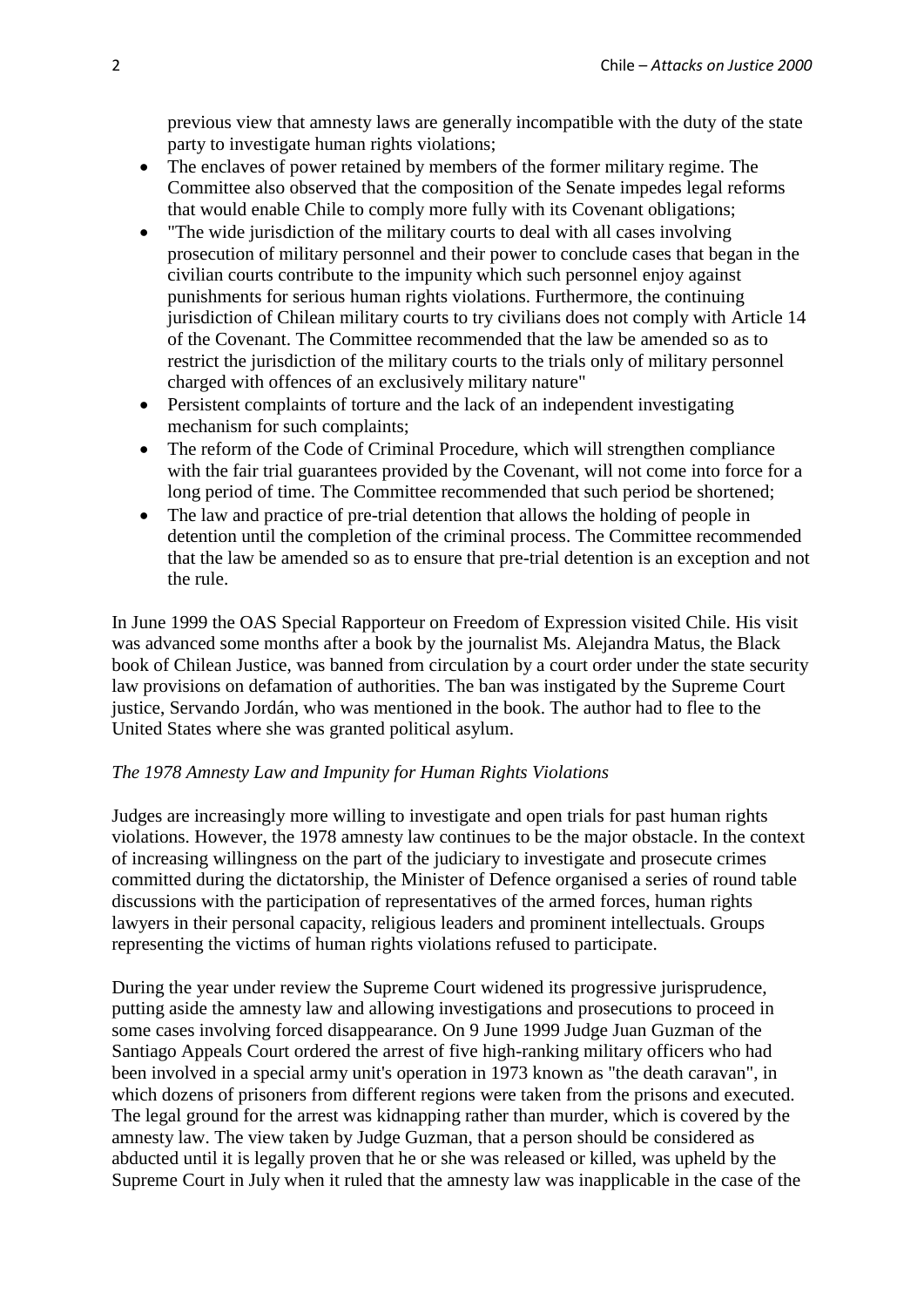five officers arrested pursuant to Judge Guzman's order. The core of this doctrine is that the kidnapping and disappearance of people should not necessarily be considered as having resulted in their death. The doctrine of disappearance as a continuing crime, upheld by the Supreme Court, constituted a step forward and added to the already well-settled Supreme Court doctrine that full investigations into a crime that is allegedly covered by the amnesty law, and the identification of the perpetrators of that crime, are necessary before the amnesty law can be applied in their favour.

In July 1999 Judge Carlos Cerda indicted the former head of the air force intelligence, Edgar Ceballos, for the 1974 murder and disappearance of two communist militants. The judge followed the Supreme Court's jurisprudence whereby in order for the amnesty law to be applied, a previous full investigation is required (see Attacks on Justice 1998).

In September 1999 two other senior officers (retired General Humberto Gordon and Roberto Schmied) were arrested and charged with participation in the 1982 abduction of trade union leader Tucapel Jiménez. The Supreme Court ruled again that the amnesty law was not applicable and that the trials could go ahead.

At the end of October Judge Milton Juica issued an arrest warrant against retired generals Hugo Salas and Humberto Leiva, former director and sub-director of the National Intelligence Centre (CNI), under charges of participation in and covering up of the 1987 killing of 12 members of the left-wing Manuel Rodriguez Patriotic Front, in the so-called "Operation Albania". Indictments were also served for six other high-ranking intelligence officers. These events followed the arrest and indictment in 1998 of eight former members of the intelligence service. The lack of progress in the case during 11 years in the military justice system prompted the Supreme Court to appoint a judge from the Santiago Appeals Court to work as investigating judge in the case in early 1998.

A number of cases involving serious offences which were previously closed by military tribunals, or even by the ordinary civilian courts, were reopened by decision of the Supreme Court in application of its new doctrine relating to the amnesty law described above. In all these cases investigations continue or indictments have already been served.

Investigations and prosecutions of human rights violations in Chile also continued in foreign countries. Besides the outstanding case of former ruler General Augusto Pinochet (see below) in October 1999, the President of the Supreme Court allowed extradition proceedings to start against former head of the Chilean secret police, General (retd.) Manuel Contreras, requested by Italy, where he had been sentenced in absence for the 1975 attempted murder of a Chilean Christian Democrat politician on Italian territory. Another former Chilean intelligence agent, Mr. Enrique Arancibia, continued his detention in Argentina, charged with the 1974 killing of Mr. Carlos Pratts, a former army chief, in Buenos Aires.

## *Developments in General Pinochet's Case*

In October 1998 General Pinochet was arrested in Great Britain pursuant to an extradition request issued by a Spanish judge on charges of genocide, torture and hostage-taking. As General Pinochet, who is a senator for life in Chile, alleged immunity from prosecution, his case was heard first by a High Court magistrate who granted his habeas corpus petition. Then a Law Lords panel of the House of Lords quashed that decision allowing the extradition to proceed, but in December 1998 the Law Lords reconsidered their previous decision and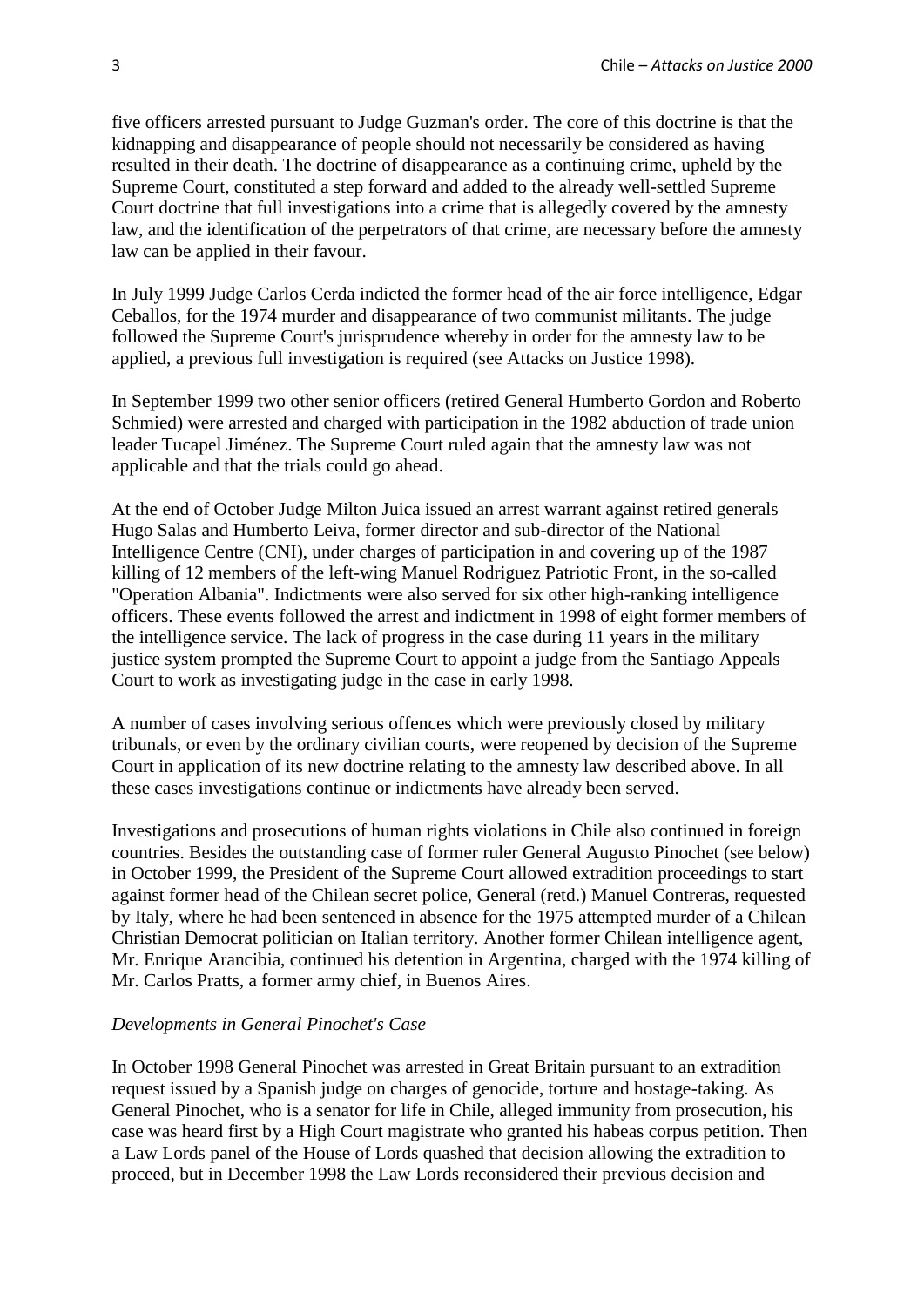annulled it on the grounds that one of the member Lords of the first panel had links that may have involved a potential conflict of interests. The case was re-opened and in April 1999 the second Law Lords panel decided that General Pinochet does not enjoy immunity for certain crimes, namely torture and conspiracy to commit torture, committed between 1998, when the International Convention against Torture and Other Cruel, Inhuman or Degrading Treatment or Punishment entered into force in Great Britain and Chile, and 1989 when General Pinochet ceased to be the President of Chile. In the same month the British Home Secretary, Jack Straw, decided to allow the extradition proceedings to start.

Spanish investigating judge, Baltasar Garzon, who issued the international arrest warrant, presented additional information including reports of a number of alleged cases of torture committed after 1988 involving General Pinochet, but Secretary Straw did not take them into account for his decision, although they were annexed to the dossier. Mr. Straw's decision was appealed by General Pinochet's defence.

Talks between the Spanish and Chilean governments were held during the year to submit the case to international arbitration. In October, the Belgian judicial authorities renewed their arrest warrant against Pinochet.

On 8 October 1999 the Bow Street Magistrate's Court ruled that General Pinochet could lawfully be extradited to Spain to face trial on thirty-four charges of torture and one of conspiracy to torture, therefore taking into account the additional evidence presented by Spanish judge Garzon, including the argument that the suffering of the relatives of those disappeared could amount to torture. General Pinochet's defence filed an appeal, but the decision was later confirmed by the High Court. The final decision was then left in the hands of Home Secretary Straw to carry out the extradition but, on the basis of a controversial medical report carried out at his own initiative and not disclosed to the complainants, he declared in January to be "minded" to release General Pinochet for unfitness to stand trial. After a short legal battle to oblige Mr. Straw to disclose the medical report to the complainants, among them Belgium, France, Spain and Switzerland, Mr. Straw implemented his decision. General Pinochet returned to Chile in March 2000.

However, investigations into alleged crimes involving General Pinochet continued in Chile. Judge Juan Guzman conducted investigations into a total of 57 criminal complaints brought against General Pinochet by human rights organisations and victims' relatives. The complaints refer to a probable involvement of General Pinochet in the operations of the "death caravan" (see above) in which at least 72 persons were executed. The bodies of 20 of them were never found and Judge Guzman considered these to be cases of continuing forced disappearance which are, therefore, not covered by the amnesty law (see above). The case is still being handled in the military justice system, but towards the end of the year the Public Defender's Office requested the case be transferred to the ordinary civilian jurisdiction. Meanwhile, the number of criminal complaints filed before Judge Guzman relating to the same case is increasing and may reach 90 by the beginning of the year 2000.

Despite the progress made, the obstacles for the prosecution and trial of General Pinochet in Chile are still formidable. General Pinochet, as a senator, enjoys immunity from prosecution that can be withdrawn only by a decision of the Santiago Appeals Court confirmed by the Supreme Court. Towards the end of the year parliament discussed a proposed bill to grant former heads of state, among them General Pinochet, immunity from prosecution. This would permit General Pinochet to renounce his seat as senator for life without losing his immunity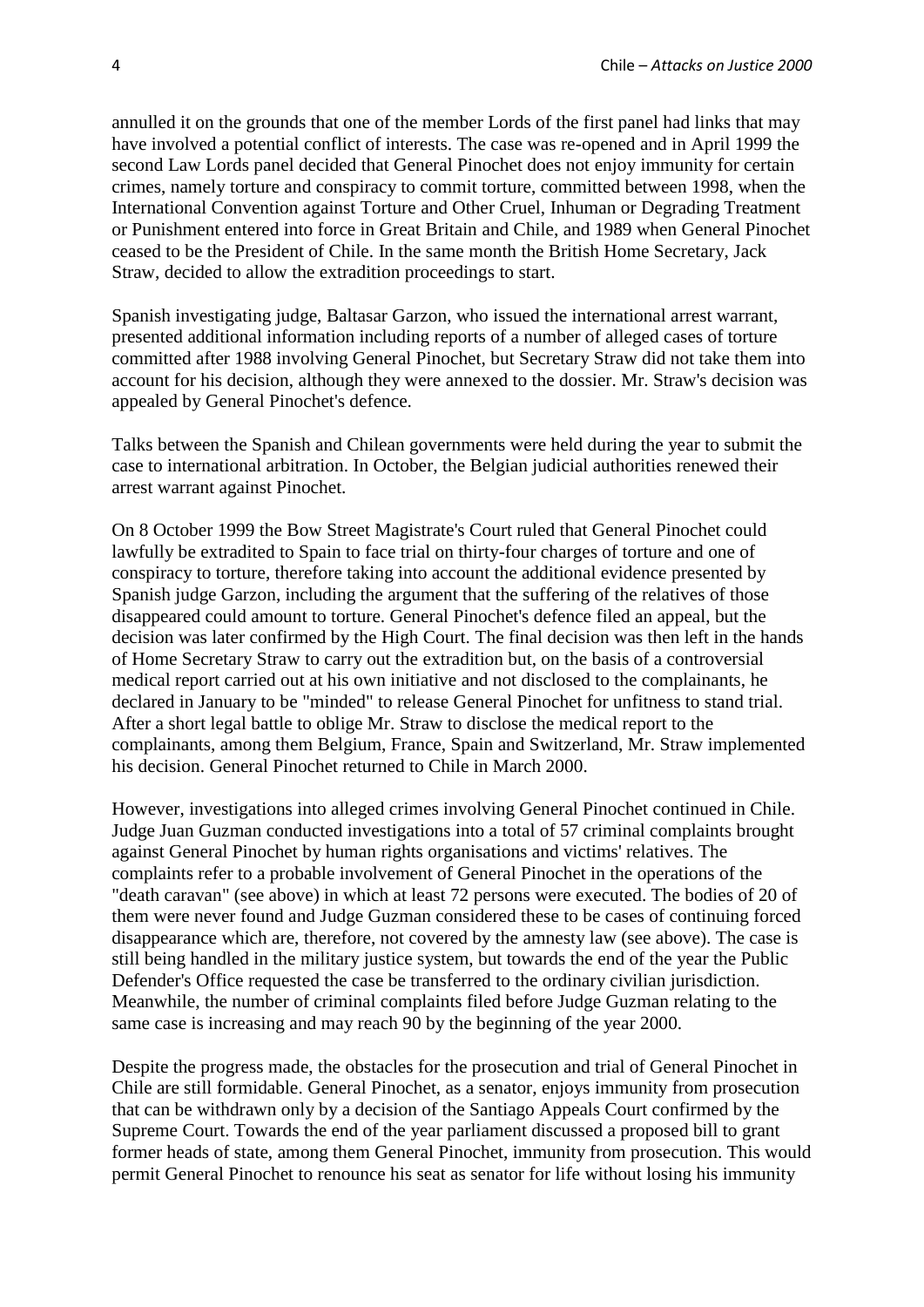from prosecution. The bill, which is aimed at reducing the influence of General Pinochet in the Senate, at the same time guarantees him immunity that can only be taken away by a judicial decision. The bill was passed by parliament in January 2000. In March 2000 Judge Guzman requested the Appeals Court to deprive Senator Pinochet of his immunity.

# **The Judiciary**

## *Structure*

The judiciary comprises an ordinary court system and a special courts system. Within the ordinary system the Supreme Court occupies the highest position. There are also 17 Appeal Courts with jurisdiction over the regions, and first-level courts (juzgados de letras), with jurisdiction over a district within a region under the primary jurisdiction of an Appeals Court. The Chilean judiciary is characterised by the predominant position of the Supreme Court and a concentration of different powers within it. The Supreme Court is responsible for general oversight, including discipline and resource management and also plays a central role in the appointment procedure. The influence of supporters of the former military government has diminished, but it is still strong.

Justice Roberto Davila's term as President of the Supreme Court ended on 6 January 2000 after two years in the post. The end of his period, following a decision of the Supreme Court sitting as a plenary assembly, was somewhat controversial as he argued that his term was to be for three years.

# *Appointment and Security of Tenure*

Judges of all levels are appointed by the President of the Republic from a list prepared by the Supreme Court for justices of the Supreme Court itself or judges in the Appeals Courts, or the Appeals Courts for first-level courts. The new law of the Public Prosecutor's office establishes that the appointment of prosecutors will follow the same method of appointment (see below).

Article 77 of the Constitution guarantees security of tenure to judges "during good behaviour". The Supreme Court can remove judges on grounds of "bad behaviour" upon the request of the President of the Republic, an interested party or on its own initiative. By majority vote of its membership the Supreme Court can also transfer a judge to a different post. Furthermore, judges and magistrates are subject to periodic evaluations by the immediate superior court (Code of Tribunals, Articles 273, 275 and 277). During 1999 the Supreme Court removed, transferred or applied other sanctions to a number of judges, which was seen by most observers as generally being consistent with legal provisions and as favourable to a corruption-free judiciary.

The wide scope of the Supreme Court's powers with regard to magistrates and judges renders the latter's independence subject to significant constraint.

## *Resources*

The uncovering of a substantial deficit in the judiciary's annual budget caused serious concern during the year and threatened to paralyse the administration of justice in the country. This prompted accusations of mismanagement and the request for an independent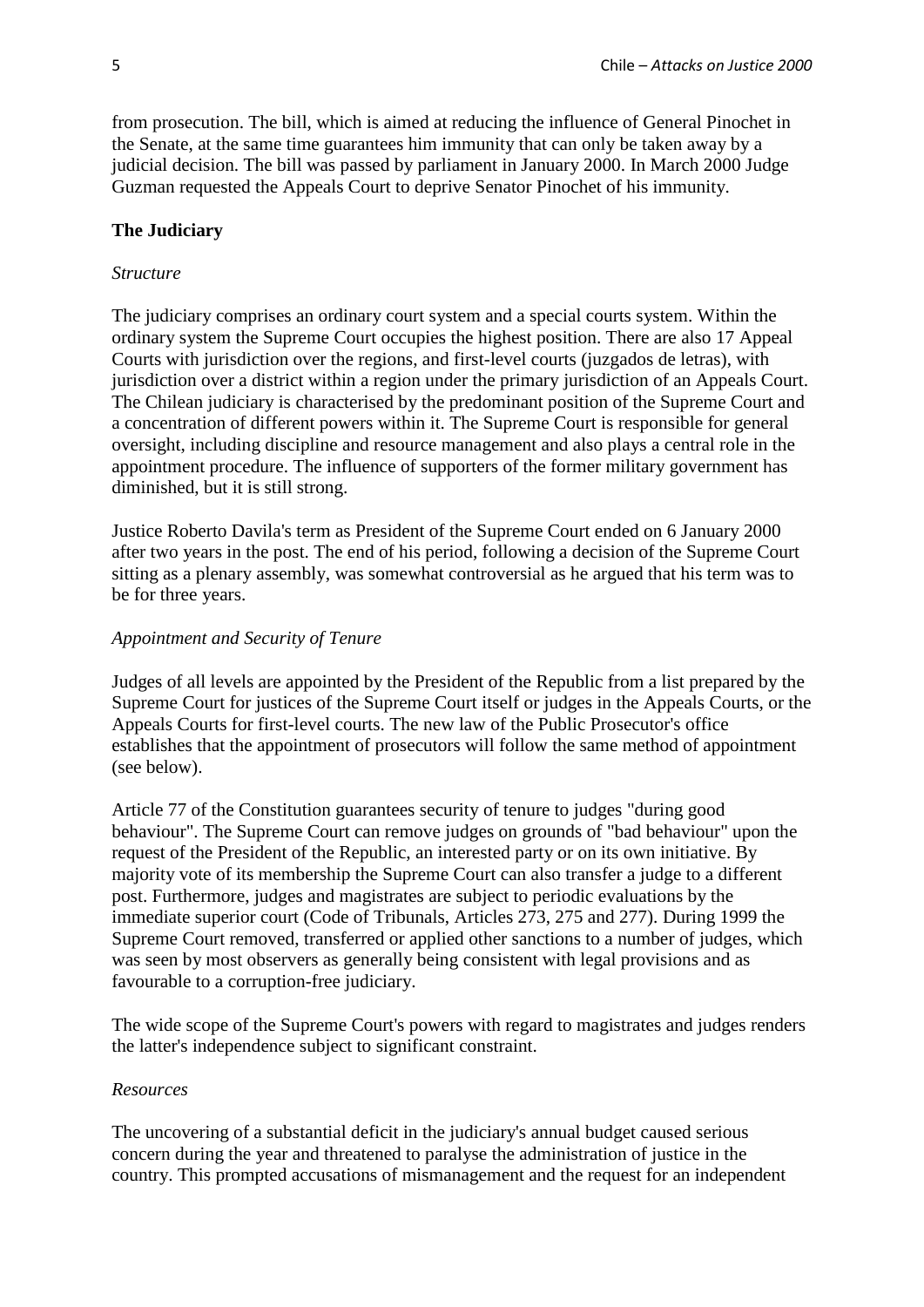and public financial auditing of the judiciary. It further obliged the Supreme Court to adopt emergency measures that affected the hiring of a significant number of substitute and temporary judges, and also brought about the request of the director of the administrative body's resignation. The administrative body (Corporación Administrativa del Poder Judicial) is composed of five justices of the Supreme Court but is actually headed by an executive secretary whose resignation was requested. The financial gap in the judiciary's annual budget was said to reach 6 % despite the increase of funds allocated by the central government in the order of 10 %.

The issue contributed to a further public discrediting of the judiciary. In the second part of the year, however, an agreement was reached with the central government whereby the latter agreed to cover the existing gap and to transfer an additional 10 % for the 2000 budget.

#### *Military Justice*

Military tribunals continued to enjoy wide jurisdiction over all matters involving military officers, even in civil matters. Additionally, the military tribunals have jurisdiction to try civilians for certain kinds of criminal offences. Decisions in the military court system are subject to review by the Supreme Court, but the Supreme Court has rarely overruled a military court sentence. Furthermore, whenever a conflict of jurisdiction occurs between military tribunals and civilian ones the Supreme Court has tended to grant jurisdiction to the former. This tendency has begun to change in the past two years, however, as the composition of the Supreme Court no longer reflects as strong a military influence.

In January the President of the Republic revealed his plans to introduce for debate in parliament two bills affecting the military justice system. The first one would eliminate the right of the military Auditor-General to sit on the bench of the Supreme Court in all cases involving military officers (see Attacks on Justice 1998), whereas the second one would limit the jurisdiction of military tribunals and establish the primacy of the ordinary civilian courts.

In April the army Auditor-General, General (retd.) Fernando Torres, resigned and was replaced by Brigadier Juan Romero after holding office for ten years. The fall of General Torres was followed in August by that of his closest collaborators in the legal service of the military. Seven high-ranking officers were granted an early retirement, ending the Torres' era which had been characterised by unconditional support to General Pinochet and former military junta members.

With regard to the military tribunals' jurisdiction, the Committee against Torture recommended in March 1999 that "the law be amended to restrict the jurisdiction of the military courts to trial only of military personnel charged with offences of an exclusively military nature".

#### *Legal and Judicial Reform*

The reform of the judiciary and the legal system continued during the year with tangible results in different areas.

## *The Law Organising the Public Prosecutor's Office*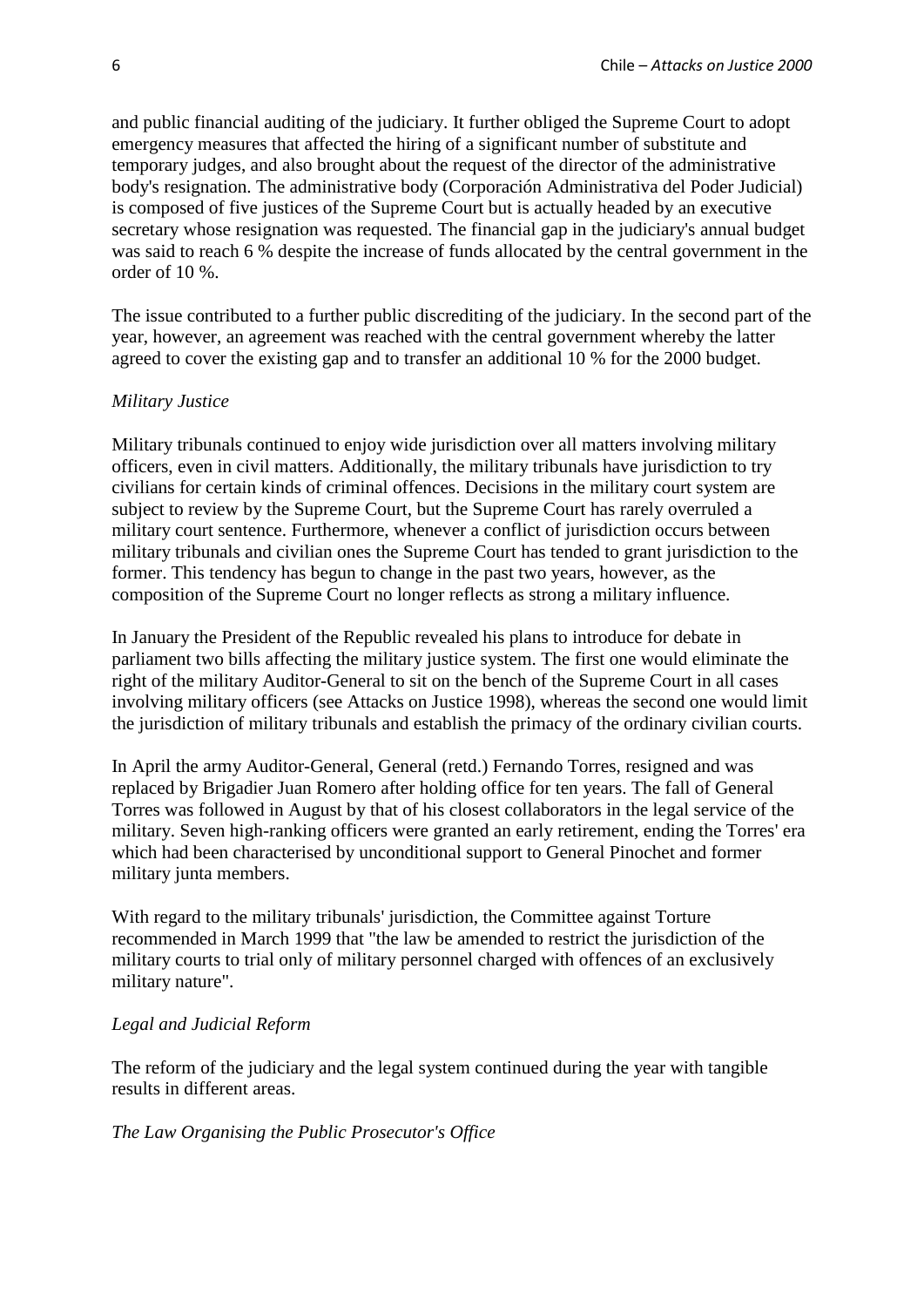The main achievement during the year was the enactment in October of a bill regulating the Office of the Public Prosecutor (Law 19.640) and the appointment of the first prosecutorgeneral the following month. The legal institution of the Public Prosecution was introduced into the Chilean legal order in 1997 through a constitutional amendment that granted it autonomy and independence (see Attacks on Justice 1998).

The new law gives to the Public Prosecutor the powers to investigate and formulate criminal charges. In the past these functions were vested in the criminal judge. The Prosecutor will have direct control over the investigations and the police forces for this purpose. However, orders to deprive individuals of their constitutional rights - such as arrest warrants - will need to be previously approval by a judge (Juez de garantias - Article 4).

The Prosecutor-General, the head of the Public Prosecutor's office, will be appointed by the President of the Republic with the consent of the Senate from a list of five candidates prepared by the Supreme Court, following an open and public contest (Article 15). The Prosecutor-General will serve for a non-renewable term of ten years and will have, among others, the power to appoint regional prosecutors, who will act as heads of the prosecutions services in each of the judicial districts, from a list prepared by the corresponding Appeals Court. The regional prosecutors will also serve a non-renewable term of ten years.

The law establishes the criminal, civil and disciplinary liability of prosecutors for on-duty acts. Disciplinary authority is exercised by the immediate superior in the hierarchical line according to an established procedure that grants the questioned person the right to defence and to file an appeal. Disciplinary sanctions rank from private reprimand to removal from office, according to the gravity of the misconduct. The Prosecutor-General and the regional prosecutors can only be removed by decision of the Supreme Court upon a request by the President of the Republic and the Chamber of Deputies of the national assembly as a whole, or through ten of its members.

It is worth noting that the procedure of appointment and removal for prosecutors resembles that of the ordinary judges within the judiciary, and presents the same inconvenience, namely, the concentration of power in the hierarchical superior of both institutions to appoint, evaluate, investigate and decide on the merits of a complaint that may lead to the removal of the person in question.

In November, the Supreme Court prepared a list of five candidates on the basis of open and public applications and hearings, and the President of the Republic appointed Mr. Guillermo Piedrabuena as the first prosecutor-general of the country.

## *Discussions of the New Code of Criminal Procedure and the Law on the Public Defender*

The bill containing a new Code of Criminal Procedure, which is one of the pillars of the legal reform programme, continued to be discussed in the two chambers of the national assembly until the end of the year. The new code will set out a criminal procedure based on an adversarial model that is due to be implemented during the year 2000, initially in two judicial districts, and gradually extended to the rest of the country until the year 2003 when full implementation should be achieved. The entry into force of the new system envisages an increase in the number of criminal judges from 75 to 782, 404 of whom will be guarantee judges and 378 criminal judges who are to sit on benches of three during predominantly oral hearings.